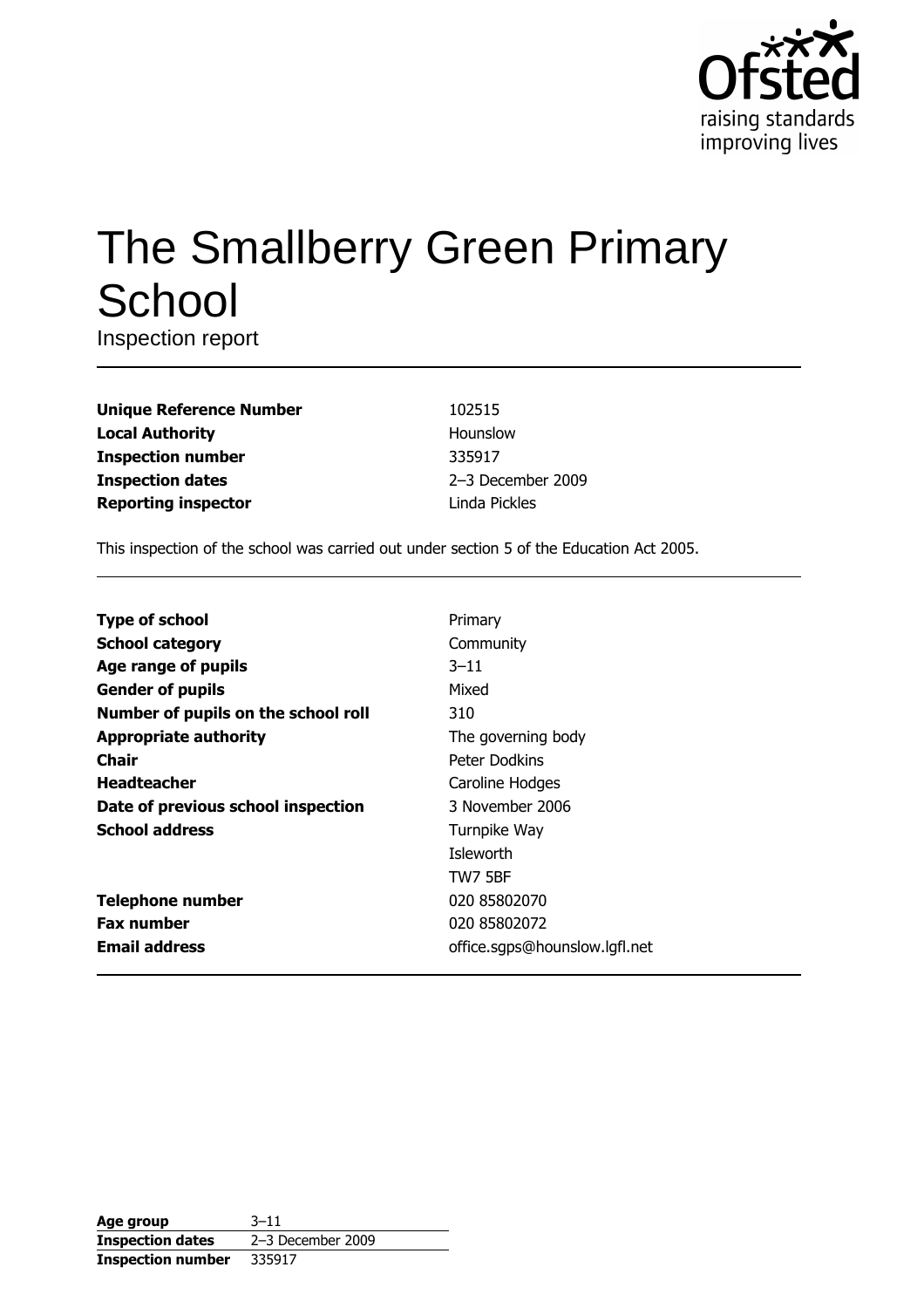The Office for Standards in Education, Children's Services and Skills (Ofsted) regulates and inspects to achieve excellence in the care of children and young people, and in education and skills for learners of all ages. It regulates and inspects childcare and children's social care, and inspects the Children and Family Court Advisory Support Service (Cafcass), schools, colleges, initial teacher training, work-based learning and skills training, adult and community learning, and education and training in prisons and other secure establishments. It rates council children's services, and inspects services for looked after children, safequarding and child protection.

Further copies of this report are obtainable from the school. Under the Education Act 2005, the school must provide a copy of this report free of charge to certain categories of people. A charge not exceeding the full cost of reproduction may be made for any other copies supplied.

If you would like a copy of this document in a different format, such as large print or Braille, please telephone 08456 404045, or email enquiries@ofsted.gov.uk.

You may copy all or parts of this document for non-commercial educational purposes, as long as you give details of the source and date of publication and do not alter the documentation in any way.

Royal Exchange Buildings St Ann's Square Manchester M2 7LA T: 08456 404045 Textphone: 0161 618 8524 E: enquiries@ofsted.gov.uk W: www.ofsted.gov.uk © Crown copyright 2009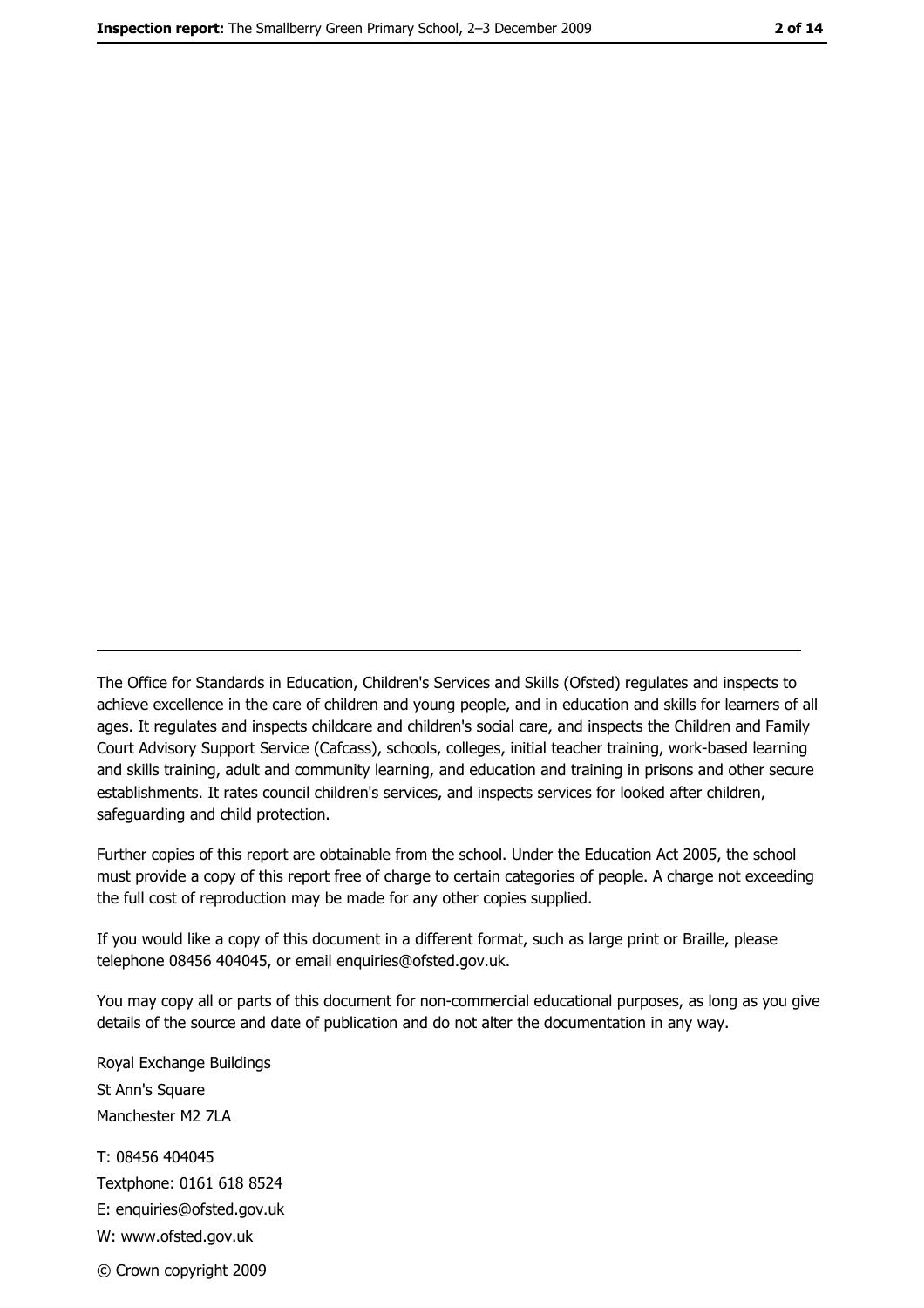# **Introduction**

This inspection was carried out by three additional inspectors. The inspectors visited 16 lessons and held meetings with governors, staff and groups of pupils. They observed the school's work, and looked at a range of documentation including data about pupils' progress and attainment, and the school's planning documents, policies, procedures and records. They reviewed the information provided by parents in the 101 questionnaires that were returned.

The inspection team reviewed many aspects of the school's work. It looked in detail at the following:

- the attainment of pupils on entry to the school and the progress made by the oldest  $\blacksquare$ pupils, particularly in English
- the quality of teaching and its impact on pupils' learning, particularly for those from  $\blacksquare$ different ethnic backgrounds and those with special educational needs and/or disabilities
- improvements in the care, quidance and support of pupils since the last inspection,  $\blacksquare$ particularly in raising attendance
- the effectiveness of leadership and management in driving forward improvements  $\blacksquare$ based on self-evaluation.

# **Information about the school**

This is a larger-than-average-sized primary school. It is currently being led by an acting headteacher, who has been in post since September 2009. Pupils are drawn from a wide range of ethnic groups, the largest of which are White British and Black African backgrounds. The proportion of pupils who have a first language other than English is well above that found nationally, and a few are at the early stages of learning English. The proportion of pupils with special educational needs and/or disabilities is well above that found nationally, predominantly for social and emotional difficulties. Pupil mobility is well above the national average, although this has recently decreased. The school has been awarded Healthy School and Activemark status. Childcare provision is provided on the school site. This is not managed by the governing body and is subject to a separate inspection report.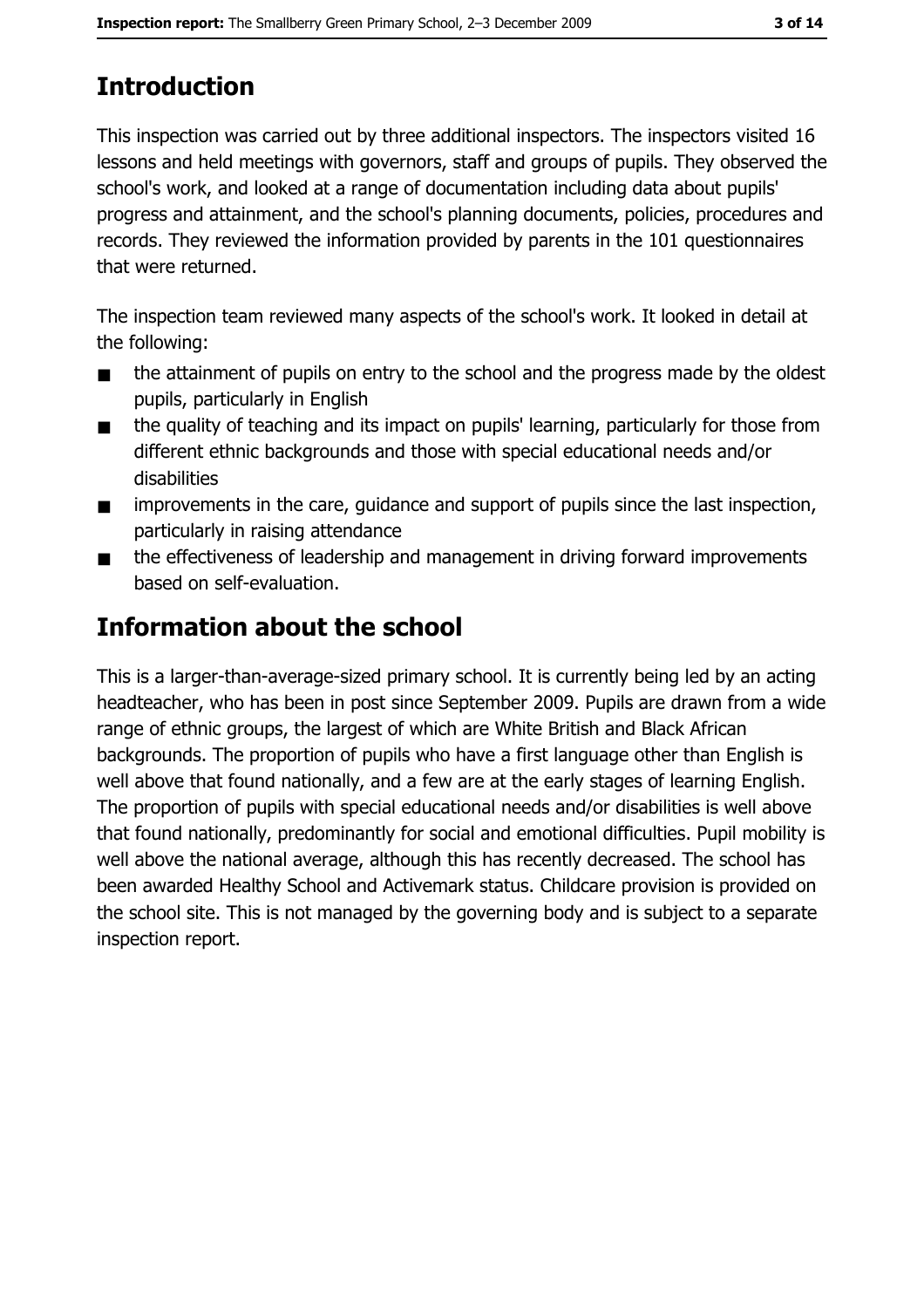# **Inspection judgements**

# Overall effectiveness: how good is the school?

### The school's capacity for sustained improvement

## **Main findings**

This is a satisfactory school. The acting headteacher has quickly established herself and gained the support and confidence of parents, who appreciate the good quality care, quidance and support provided. The school provides a caring environment where pupils from many different cultural backgrounds get on well together, behave well and enjoy their learning. As one parent stated, 'It is a friendly school with a happy team of staff.' Pupils have a good understanding of healthy lifestyles and say they feel safe and talk confidently about how to keep themselves and others safe. Pupils' spiritual, moral, social and cultural development is good and as a result pupils respect the feelings of others and have a clear sense of right and wrong.

Pupils make adequate progress because as they pass through the school the quality of teaching and the curriculum are satisfactory. Children make sound progress in the Early Years Foundation Stage and this continues through the school. Pupils make better progress in mathematics and science than in English. Pupils with special educational needs and/or disabilities make satisfactory progress from their starting points and are effectively supported by additional adults. Pupils from different ethnic groups make expected progress, although checks on their progress across all subject areas are not consistently analysed. In some lessons, the quality of teaching is good but pupils' learning slows when assessment information is not used sufficiently well to plan activities which challenge all pupils, particularly the more able. Teachers do not provide enough opportunities for pupils to talk about what they are learning to help their understanding. Books are marked regularly but comments do not consistently inform pupils how they can make their work better.

The provision for care, quidance and support has improved since the last inspection and the school has been successful in improving attendance by reducing the number of pupils who are persistently absent. Led by the acting headteacher, senior leaders are developing an accurate view of the school's strengths and weaknesses, having correctly identified that the monitoring role of middle leaders, such as improving the quality of teaching and learning, is underdeveloped. The school has satisfactory capacity for further improvement as essential systems are sufficiently embedded and not solely dependent on one or two senior leaders.

# What does the school need to do to improve further?

- Raise attainment across all subjects and improve the proportion of good teaching  $\blacksquare$ by:
	- using assessment information more accurately to plan activities which challenge

| 3 |  |
|---|--|
| 3 |  |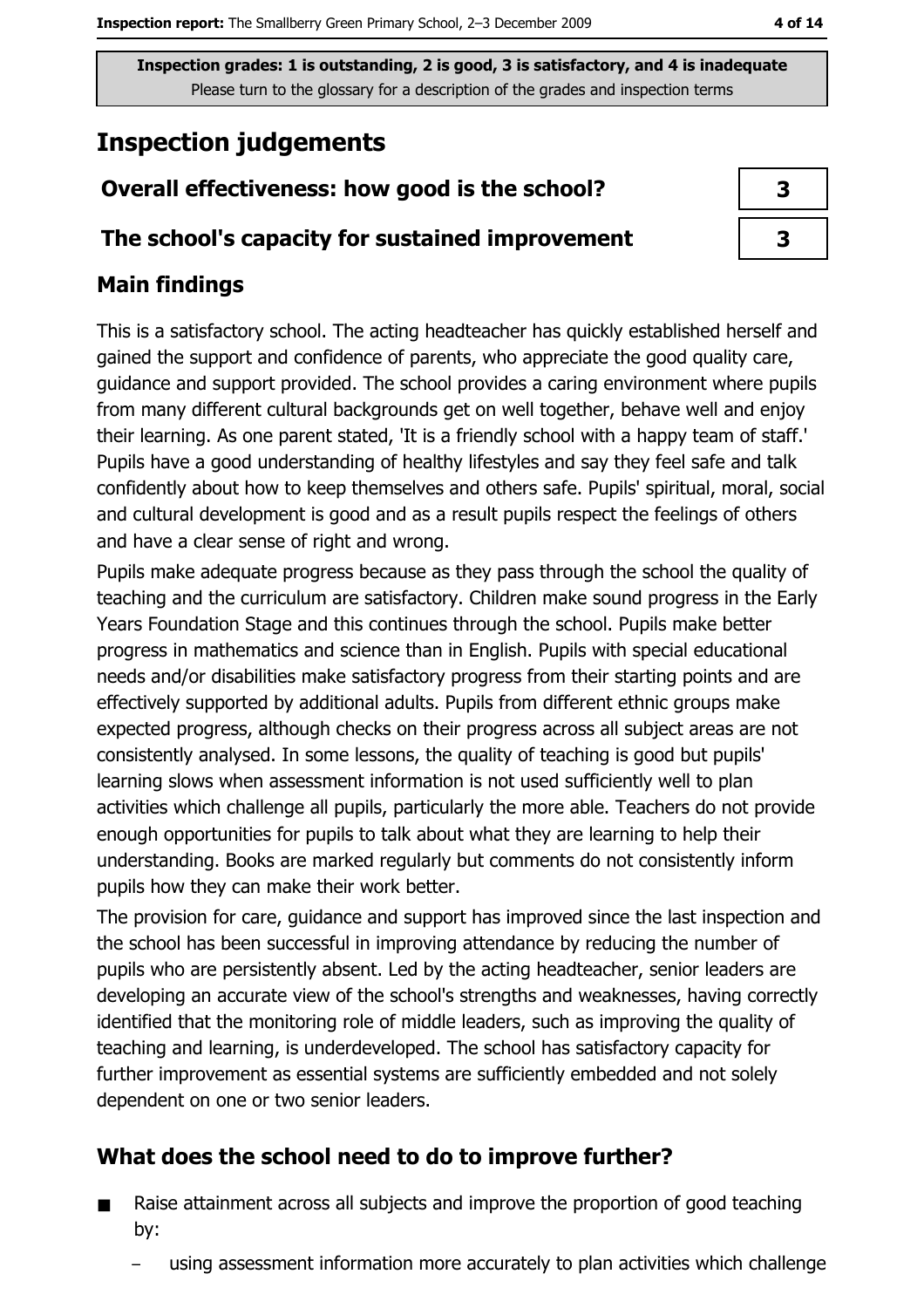all pupils, particularly the more able

- give pupils more opportunities to talk about their learning during lessons
- make clear to pupils what they are expected to learn and check their understanding during the lesson
- ensure marking in Years 1 to 6 provides pupils with quidance on how to improve their work, particularly in writing.
- Improve the progress made by all pupils and identified groups by:
	- increasing the rigour and use of existing monitoring and analysis to set more challenging work or plan activities matched to their particular needs.
- Improve the quality of middle leaders so they can monitor more accurately where improvements in teaching and pupils' learning can be made.

#### **Outcomes for individuals and groups of pupils**

Pupils generally enter Year 1 with broadly average skills and knowledge, but below average in communication, language and literacy. They make satisfactory progress and their attainment is broadly average by the end of Year 6, but still lower in English. The school's checks on pupils' progress shows that in 2009 pupils made good progress in reading as a result of the school's focus to improve it in all subject areas and, in particular, quided reading. There are no significant differences in the attainment and progress of different groups of pupils. Pupils with special educational needs and/or disabilities make expected progress from their starting points, as a result of targeted support in class and effective intervention programmes. When lessons motivate them, pupils participate fully in lessons and are enthusiastic about activities that are suitably matched to their needs.

Pupils feel happy and safe at school and this is shown by their good behaviour in lessons and around school and their positive attitudes to learning. Pupils feel well cared for and are confident that any concerns they may have will be sorted out by staff. Pupils have a well-developed understanding of personal safety both in and out of school. They have a good understanding of issues relating to healthy living and enjoy participating in sporting activities. They enjoy taking responsibility as school councillors and Year 6 pupils talk enthusiastically about their roles as office helpers at lunchtime and as house captains. The school council makes a good contribution to the school and were involved in improving the school toilets and securing more resources at playtimes. The opportunities for pupils to make a contribution to the wider community are not as well developed and the school is taking action to remedy this.

Throughout the school pupils from different cultural and religious backgrounds work and play together harmoniously as a result of their good spiritual, moral, social and cultural development. Pupils' cultural awareness is strong and they appreciate and respect the beliefs of others. Pupils' attendance has improved to average levels. The extent to which they develop basic skills prepares them adequately for their next schools and later life.

#### 3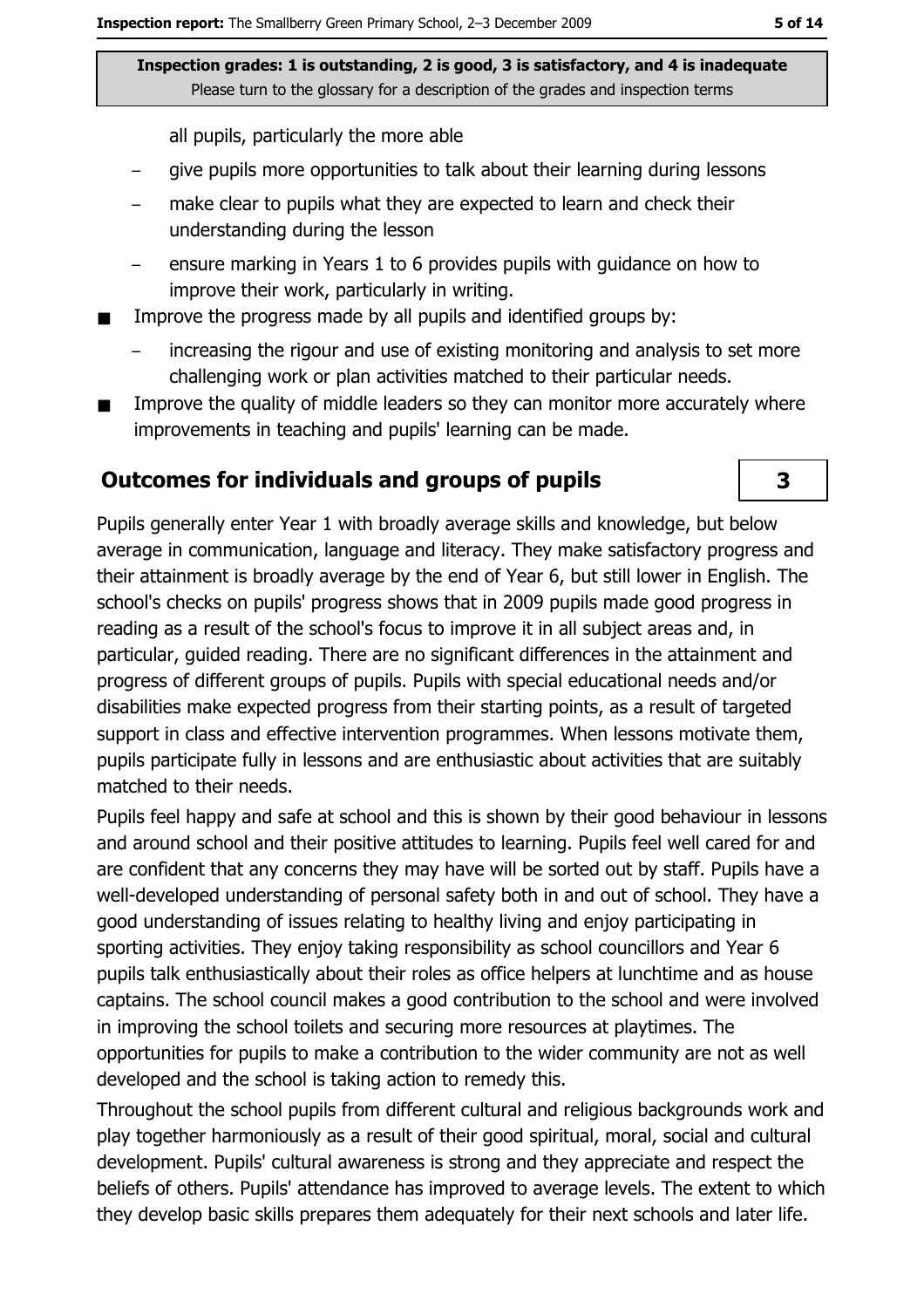These are the grades for pupils' outcomes

| Pupils' achievement and the extent to which they enjoy their learning<br>Taking into account:                             | 3                       |  |
|---------------------------------------------------------------------------------------------------------------------------|-------------------------|--|
| Pupils' attainment <sup>1</sup>                                                                                           | 3                       |  |
| The quality of pupils' learning and their progress                                                                        | 3                       |  |
| The quality of learning for pupils with special educational needs and/or<br>disabilities and their progress               | 3                       |  |
| The extent to which pupils feel safe                                                                                      | 2                       |  |
| <b>Pupils' behaviour</b>                                                                                                  | $\mathbf{2}$            |  |
| The extent to which pupils adopt healthy lifestyles                                                                       | $\overline{\mathbf{2}}$ |  |
| The extent to which pupils contribute to the school and wider community                                                   | 3                       |  |
| The extent to which pupils develop workplace and other skills that will<br>contribute to their future economic well-being |                         |  |
| Taking into account:<br>Pupils' attendance <sup>1</sup>                                                                   | 3                       |  |
| The extent of pupils' spiritual, moral, social and cultural development                                                   | $\overline{\mathbf{2}}$ |  |

## How effective is the provision?

The overall quality of teaching is satisfactory, with some good lessons observed. In all lessons, pupils show positive attitudes and additional adults are deployed effectively to support with special educational needs and/or disabilities both in class and in withdrawal groups. In some well-taught lessons, teachers set and maintain a brisk pace and expectations of what pupils can achieve are high. For example, in a good literacy lesson, pupils shared their learning with each other and evaluated their progress with the teacher. In other less effective lessons pupils have limited opportunity to talk about their work and their understanding is not regularly assessed during the lesson. The use of assessment information to plan activities which accelerate learning and provide appropriate challenge, particularly for more able pupils, is not yet consistent across all classes. Marking, although regular and supportive, does not provide pupils with enough guidance about how they can make their work better.

The curriculum is broad and balanced and adequately matches the needs of pupils and different groups. The school is at the early stages of developing a more creative curriculum and has started to introduce cross-curricular links between subjects to

The grades for attainment and attendance are: 1 is high; 2 is above average; 3 is broadly average; and 4 is low.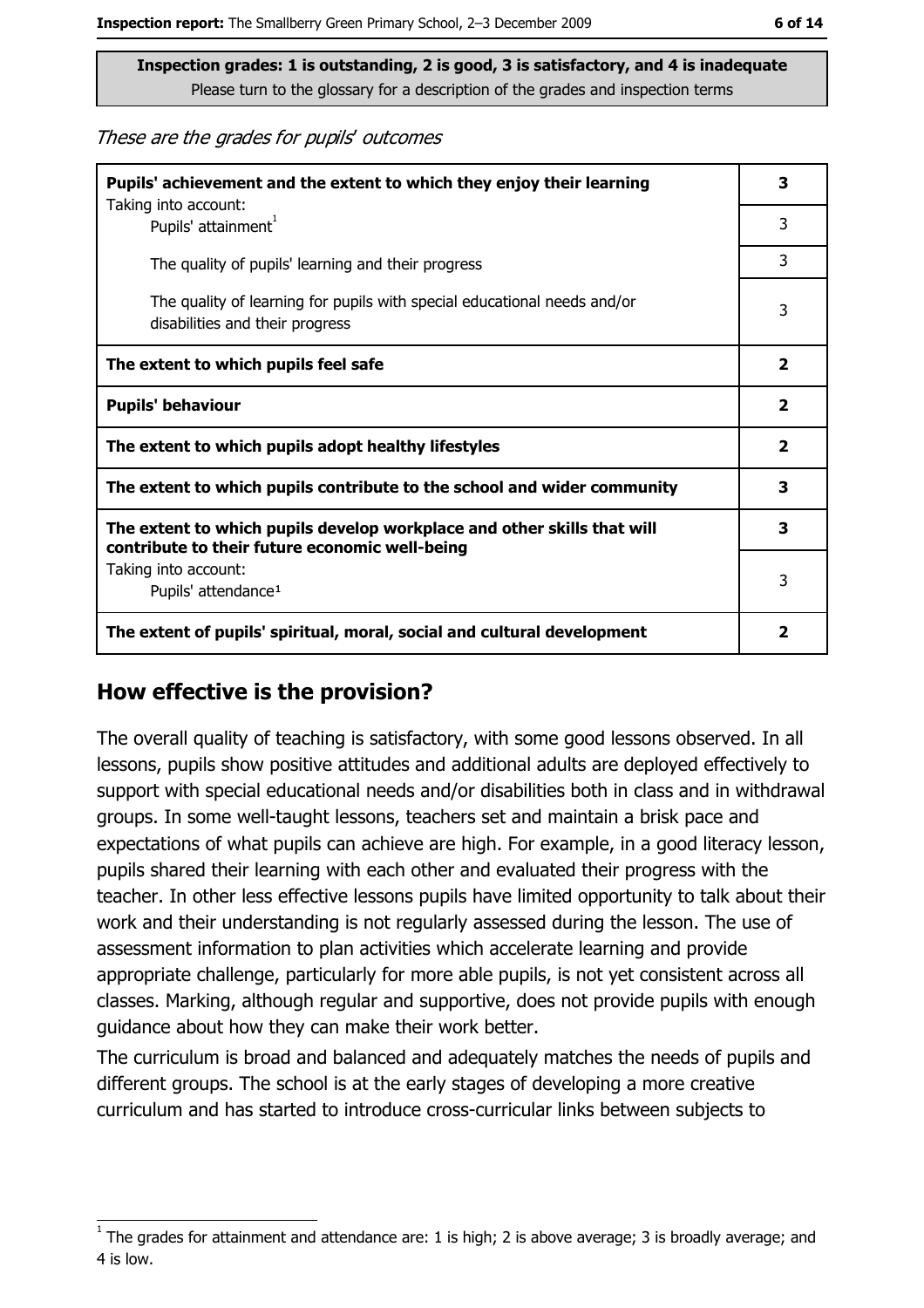develop skills in writing and information and communication technology (ICT). Provision for pupils' personal and social development makes a significant contribution to their good understanding of healthy living and staying safe. Planning builds systematically on pupils' experiences, particularly in science, but this is not consistent across all subjects, particularly in meeting the needs of more able pupils. Enrichment opportunities are developing and there is a good range of extra-curricular clubs, including gardening and sport, that are well attended.

The staff take good care of pupils and there are procedures for ensuring all pupils are safe and welfare requirements are met. The school provides a welcoming environment and good transition arrangements ensure pupils who arrive outside the usual dates of admission settle quickly into school routines. Links with external agencies are strong and parents appreciate the support given to their pupils. Pupils who require additional academic and pastoral guidance are identified early and provided with appropriate support. The school has been successful in working with parents to reduce the number of pupils who were persistently absent. Transition arrangements are well established and pupils are well prepared for the move to their next schools.

#### These are the grades for the quality of provision

| The quality of teaching                                                                                    |   |
|------------------------------------------------------------------------------------------------------------|---|
| Taking into account:<br>The use of assessment to support learning                                          |   |
| The extent to which the curriculum meets pupils' needs, including, where<br>relevant, through partnerships | 3 |
| The effectiveness of care, guidance and support                                                            |   |

## How effective are leadership and management?

How effective are leadership and management?

The acting headteacher has quickly secured the support of staff and accurately identified the school's strengths and areas for development. Senior leaders are committed to seeking further improvements and set clear priorities based on accurate and realistic self-evaluation. Improvement plans are comprehensive and have clear timescales and ways of measuring success. The school recognises, however, that these have not yet had sufficient time to make improvements, particularly in improving the quality of teaching. The school's use of assessment information is not yet sufficiently rigorous to monitor the progress made by different groups of pupils. The school has accurately identified that the monitoring role of middle leaders is currently underdeveloped and is taking appropriate action to improve this. The governing body discharges its statutory responsibilities and ensures all staff and pupils are safe. As the school is currently led by an acting headteacher, governors realise it is a priority to make a permanent appointment. Despite recent changes in membership of the governing body, governors know the school's strengths and weaknesses and provide adequate challenge to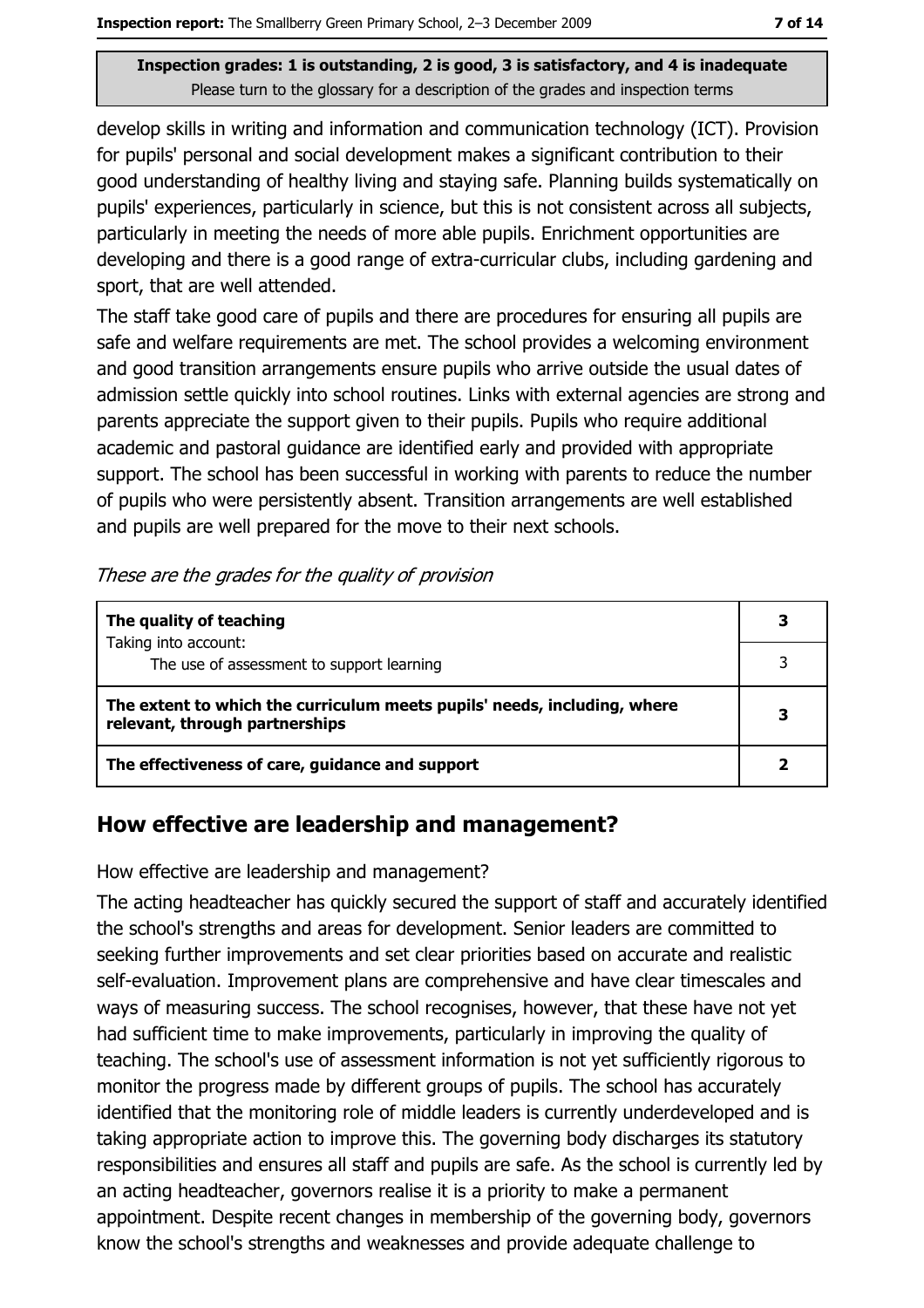promote improvement.

Most parents and carers expressed positive views of the school, reflecting the good relationships that exist between themselves and staff. The school consults parents on important issues and regular newsletters ensure they are kept informed about what their child is learning. The school has been successful in using the school's website to improve communication with parents. The school complies with requirements for safeguarding pupils and for checks on staff. Risk assessments are comprehensive. The school works effectively with key agencies to reduce the risk of harm to pupils.

The school ensures that pupils have equal opportunities to take part in all that the school offers. The school has completed an audit in relation to promoting community cohesion and has drawn up an action plan. It promotes community cohesion very well within its own community and pupils from different backgrounds get on well with each other. The school is taking prompt action to establish links with community groups beyond the school both nationally and globally.

|  |  | These are the grades for leadership and management |
|--|--|----------------------------------------------------|
|  |  |                                                    |

| The effectiveness of leadership and management in embedding ambition and<br>driving improvement                                                                     |                         |  |  |
|---------------------------------------------------------------------------------------------------------------------------------------------------------------------|-------------------------|--|--|
| Taking into account:<br>The leadership and management of teaching and learning                                                                                      | 3                       |  |  |
| The effectiveness of the governing body in challenging and supporting the<br>school so that weaknesses are tackled decisively and statutory responsibilities<br>met | 3                       |  |  |
| The effectiveness of the school's engagement with parents and carers                                                                                                | $\overline{\mathbf{2}}$ |  |  |
| The effectiveness of partnerships in promoting learning and well-being                                                                                              | 2                       |  |  |
| The effectiveness with which the school promotes equality of opportunity and<br>tackles discrimination                                                              | 3                       |  |  |
| The effectiveness of safeguarding procedures                                                                                                                        | $\overline{\mathbf{2}}$ |  |  |
| The effectiveness with which the school promotes community cohesion                                                                                                 | 3                       |  |  |
| The effectiveness with which the school deploys resources to achieve<br>value for money                                                                             | з                       |  |  |

# **Early Years Foundation Stage**

Children enter the Early Years Foundation Stage with skills and knowledge below the levels expected for their age in communication, language and literacy and personal and social development. Children make good progress during their time in Nursery, particularly in their personal and social development and developing skills in reading and writing. A large majority of children enter the Reception class from many different pre-school providers and only a quarter of children from the school's Nursery transfer to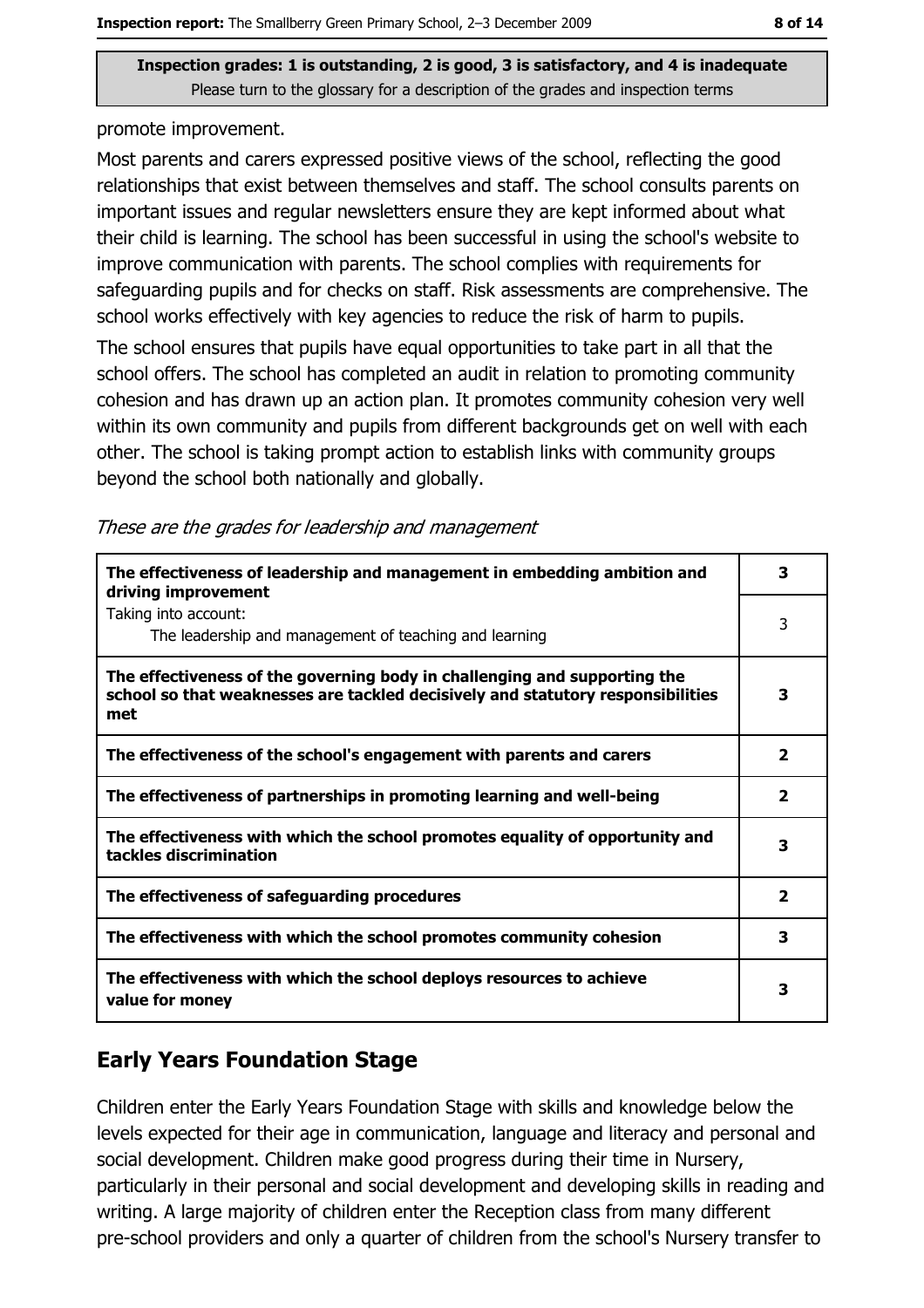Reception. Children make satisfactory progress overall but good progress in their personal and social development. Pupils with special educational needs and/or disabilities make progress in line with that of their peers. Pupils at the early stages of speaking English make good progress.

Children settle well and have good relationships with each other and with the adults who care for them. They willingly take part in a range of adult-led and child-directed activities. Assessment information is used to plan activities which engage children but these do not always reflect the different abilities of all children to ensure they make good progress. Children keep themselves and others safe through their good behaviour, and parents' views are positive about their child's experiences. The outdoor area is well used and contains a suitable range of activities which reflect all areas of learning; effective use is made of ICT. Areas of strengths and weaknesses have been accurately identified by teachers and the new Early Years Foundation Stage Leader. Improvement plans have clearly identified priorities but the resulting actions have not yet had sufficient time to take effect. Children are well cared for and safeguarding procedures are secure.

| <b>Overall effectiveness of the Early Years Foundation Stage</b>                             | З |
|----------------------------------------------------------------------------------------------|---|
| Taking into account:<br>Outcomes for children in the Early Years Foundation Stage            |   |
| The quality of provision in the Early Years Foundation Stage                                 |   |
| The effectiveness of leadership and management of the Early Years<br><b>Foundation Stage</b> | 3 |

#### These are the grades for the Early Years Foundation Stage

## **Views of parents and carers**

#### Views of parents and carers

From the returned questionnaires, it is clear that the school enjoys the confidence and support of the very large majority of the parental community. Most responses to questions were positive and an overwhelming majority of parents agree that their child enjoys school. A very small minority noted their concerns about the progress made by their children, how effectively the school helps parents to support their children's learning and the extent to which it meets their child's particular needs. Inspectors found that most provision is adequately matched to pupils' needs and parents are provided with sufficient opportunities to support their child's learning. The inspectors have asked the school to improve the rates of progress for all pupils.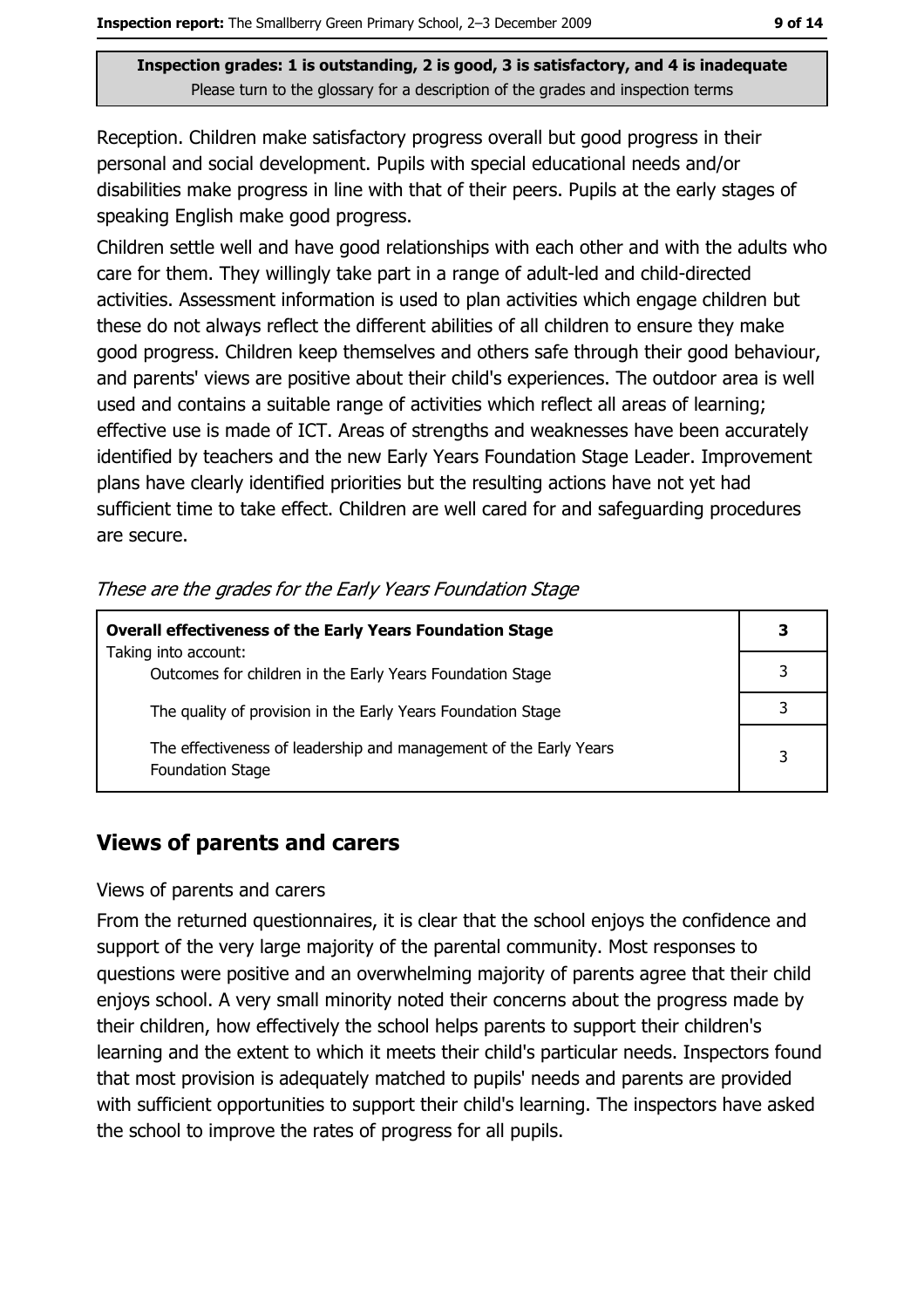#### Responses from parents and carers to Ofsted's questionnaire

Ofsted invited all the registered parents and carers of pupils registered at The Smallberry Green Primary School to complete a questionnaire about their views of the school.

In the questionnaire, parents and carers were asked to record how strongly they agreed with 13 statements about the school.

The inspection team received 101 completed questionnaires by the end of the on-site inspection. In total, there are 310 pupils registered at the school.

| <b>Statements</b>                                                                                                                                                                                                                                       | <b>Strongly</b><br><b>Agree</b> |               | <b>Agree</b> |               | <b>Disagree</b> |                |                | <b>Strongly</b><br>disagree |
|---------------------------------------------------------------------------------------------------------------------------------------------------------------------------------------------------------------------------------------------------------|---------------------------------|---------------|--------------|---------------|-----------------|----------------|----------------|-----------------------------|
|                                                                                                                                                                                                                                                         | <b>Total</b>                    | $\frac{0}{0}$ | <b>Total</b> | $\frac{0}{0}$ | <b>Total</b>    | $\frac{1}{2}$  | <b>Total</b>   | $\frac{0}{0}$               |
| My child enjoys school                                                                                                                                                                                                                                  | 57                              | 56            | 41           | 41            | $\overline{2}$  | $\overline{2}$ | $\mathbf{1}$   | $\mathbf{1}$                |
| The school keeps my child<br>safe                                                                                                                                                                                                                       | 47                              | 47            | 50           | 50            | $\overline{2}$  | $\overline{2}$ | 0              | $\mathbf 0$                 |
| The school informs me<br>about my child's progress                                                                                                                                                                                                      | 49                              | 49            | 44           | 44            | $\overline{2}$  | $\overline{2}$ | 1              | $\mathbf{1}$                |
| My child is making enough<br>progress at this school                                                                                                                                                                                                    | 37                              | 37            | 54           | 54            | $\overline{7}$  | 7              | $\overline{2}$ | $\overline{2}$              |
| The teaching is good at this<br>school                                                                                                                                                                                                                  | 45                              | 45            | 49           | 49            | 3               | 3              | 0              | 0                           |
| The school helps me to<br>support my child's learning                                                                                                                                                                                                   | 44                              | 44            | 44           | 44            | $\overline{7}$  | $\overline{7}$ | $\overline{2}$ | $\overline{2}$              |
| The school helps my child to<br>have a healthy lifestyle                                                                                                                                                                                                | 38                              | 38            | 54           | 54            | 4               | 4              | 0              | $\mathbf 0$                 |
| The school makes sure that<br>my child is well prepared for<br>the future (for example<br>changing year group,<br>changing school, and for<br>children who are finishing<br>school, entering further or<br>higher education, or<br>entering employment) | 36                              | 36            | 39           | 39            | $\overline{4}$  | $\overline{4}$ | $\mathbf 0$    | $\bf{0}$                    |
| The school meets my child's<br>particular needs                                                                                                                                                                                                         | 39                              | 39            | 49           | 49            | $\overline{7}$  | $\overline{7}$ | 0              | $\mathbf 0$                 |
| The school deals effectively<br>with unacceptable behaviour                                                                                                                                                                                             | 43                              | 43            | 47           | 47            | 4               | 4              | $\overline{2}$ | $\overline{2}$              |
| The school takes account of<br>my suggestions and<br>concerns                                                                                                                                                                                           | 31                              | 31            | 55           | 55            | 6               | 6              | 0              | $\bf{0}$                    |
| The school is led and<br>managed effectively                                                                                                                                                                                                            | 35                              | 35            | 55           | 55            | 3               | 3              | $\mathbf 0$    | $\mathbf 0$                 |
| Overall, I am happy with my<br>child's experience at this<br>school                                                                                                                                                                                     | 48                              | 48            | 47           | 47            | $\overline{4}$  | $\overline{4}$ | $\mathbf{1}$   | $\mathbf{1}$                |

The table above summarises the responses that parents and carers made to each statement. The percentages indicate the proportion of parents and carers giving that response out of the total number of completed questionnaires. Where one or more parents and carers chose not to answer a particular question, the percentages will not add up to 100%.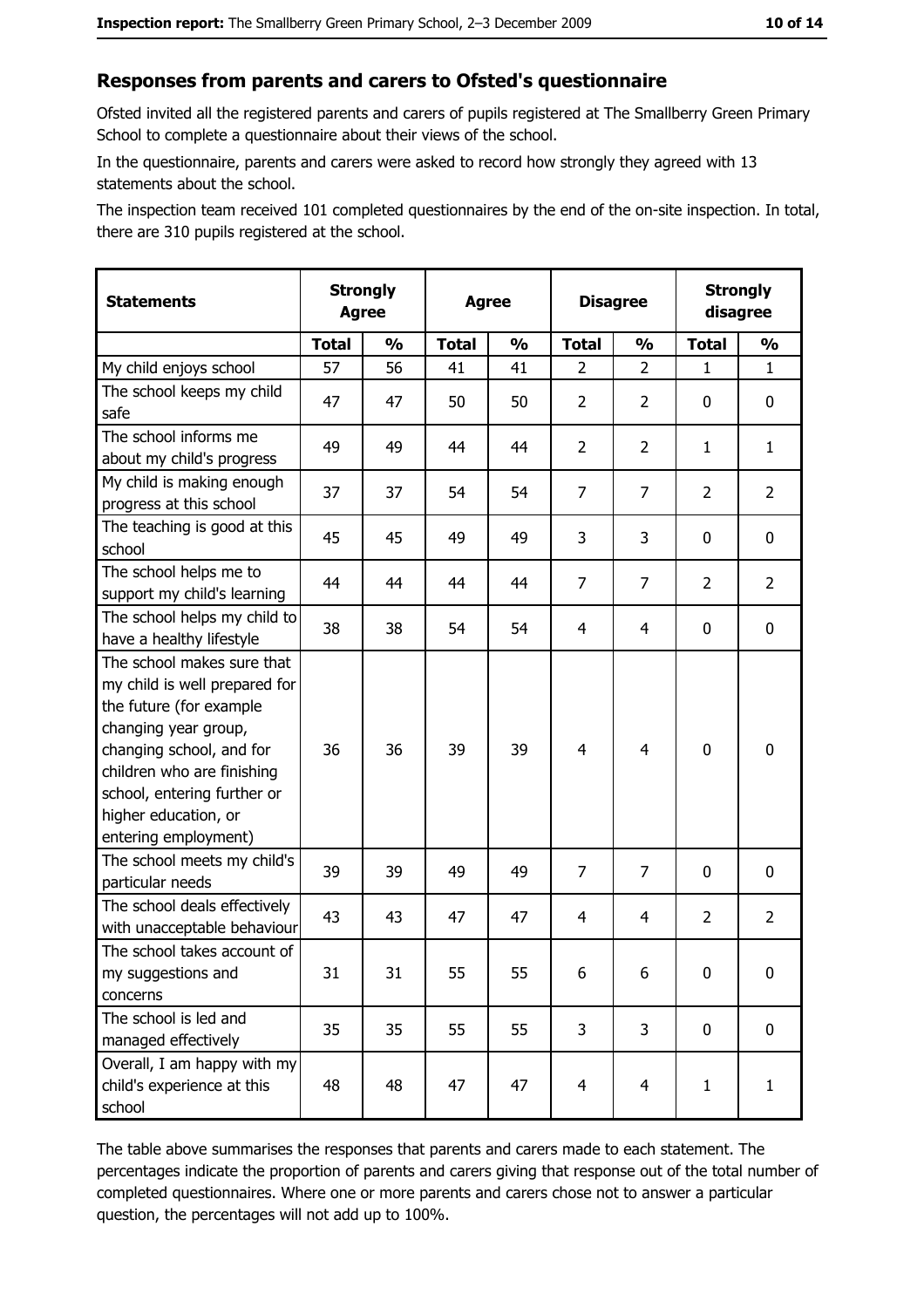# Glossary

| Grade   | <b>Judgement</b> | <b>Description</b>                                                                                                                                                                                                               |
|---------|------------------|----------------------------------------------------------------------------------------------------------------------------------------------------------------------------------------------------------------------------------|
| Grade 1 | Outstanding      | These features are highly effective. An oustanding<br>school provides exceptionally well for its pupils' needs.                                                                                                                  |
| Grade 2 | Good             | These are very positive features of a school. A school<br>that is good is serving its pupils well.                                                                                                                               |
| Grade 3 | Satisfactory     | These features are of reasonable quality. A satisfactory<br>school is providing adequately for its pupils.                                                                                                                       |
| Grade 4 | Inadequate       | These features are not of an acceptable standard. An<br>inadequate school needs to make significant<br>improvement in order to meet the needs of its pupils.<br>Ofsted inspectors will make further visits until it<br>improves. |

# What inspection judgements mean

## Overall effectiveness of schools inspected between September 2007 and July 2008

|                       | Overall effectiveness judgement (percentage of<br>schools) |      |                     |                   |  |
|-----------------------|------------------------------------------------------------|------|---------------------|-------------------|--|
| <b>Type of school</b> | Outstanding                                                | Good | <b>Satisfactory</b> | <b>Inadequate</b> |  |
| Nursery schools       | 39                                                         | 58   | 3                   | 0                 |  |
| Primary schools       | 13                                                         | 50   | 33                  | 4                 |  |
| Secondary schools     | 17                                                         | 40   | 34                  | 9                 |  |
| Sixth forms           | 18                                                         | 43   | 37                  | $\overline{2}$    |  |
| Special schools       | 26                                                         | 54   | 18                  | $\overline{2}$    |  |
| Pupil referral units  | 7                                                          | 55   | 30                  | 7                 |  |
| All schools           | 15                                                         | 49   | 32                  | 5                 |  |

New school inspection arrangements were introduced on 1 September 2009. This means that inspectors now make some additional judgements that were not made previously.

The data in the table above were reported in The Annual Report of Her Majesty's Chief Inspector of Education, Children's Services and Skills 2007/08.

Percentages are rounded and do not always add exactly to 100. Secondary school figures include those that have sixth forms, and sixth form figures include only the data specifically for sixth form inspection judgements.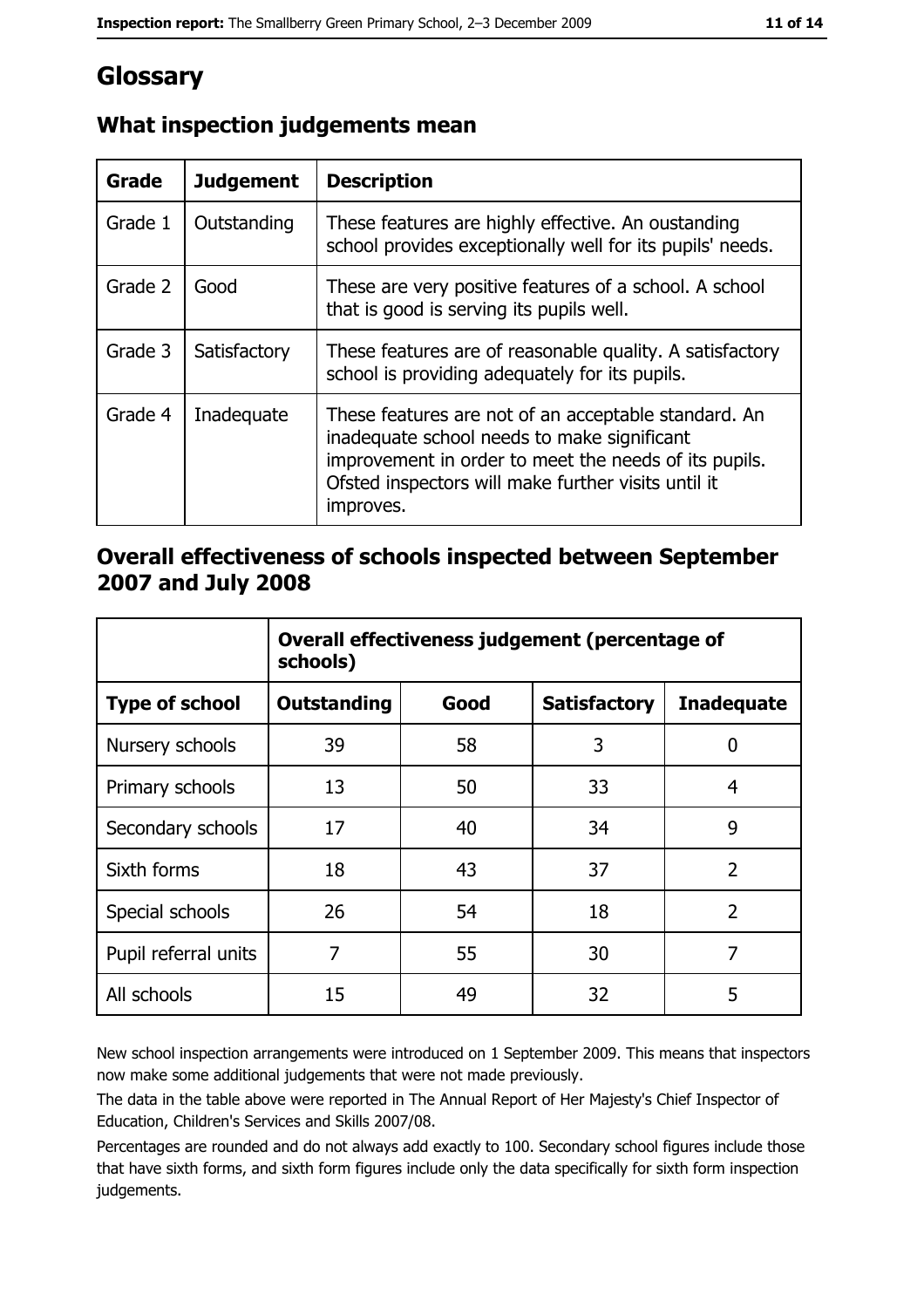# **Common terminology used by inspectors**

| Achievement:                  | the progress and success of a pupil in<br>their learning, development or training.                                                                                                                                                                                                                           |
|-------------------------------|--------------------------------------------------------------------------------------------------------------------------------------------------------------------------------------------------------------------------------------------------------------------------------------------------------------|
| Attainment:                   | the standard of the pupils' work shown by<br>test and examination results and in<br>lessons.                                                                                                                                                                                                                 |
| Capacity to improve:          | the proven ability of the school to<br>continue improving. Inspectors base this<br>judgement on what the school has<br>accomplished so far and on the quality of<br>its systems to maintain improvement.                                                                                                     |
| Leadership and management:    | the contribution of all the staff with<br>responsibilities, not just the headteacher,<br>to identifying priorities, directing and<br>motivating staff and running the school.                                                                                                                                |
| Learning:                     | how well pupils acquire knowledge,<br>develop their understanding, learn and<br>practise skills and are developing their<br>competence as learners.                                                                                                                                                          |
| <b>Overall effectiveness:</b> | inspectors form a judgement on a school's<br>overall effectiveness based on the findings<br>from their inspection of the school. The<br>following judgements, in particular,<br>influence what the overall effectiveness<br>judgement will be.                                                               |
|                               | The school's capacity for sustained<br>improvement.<br>Outcomes for individuals and groups<br>of pupils.<br>The quality of teaching.<br>The extent to which the curriculum<br>meets pupil's needs, including where<br>relevant, through partnerships.<br>The effectiveness of care, guidance<br>and support. |
| Progress:                     | the rate at which pupils are learning in<br>lessons and over longer periods of time. It<br>is often measured by comparing the<br>pupils' attainment at the end of a key<br>stage with their attainment when they<br>started.                                                                                 |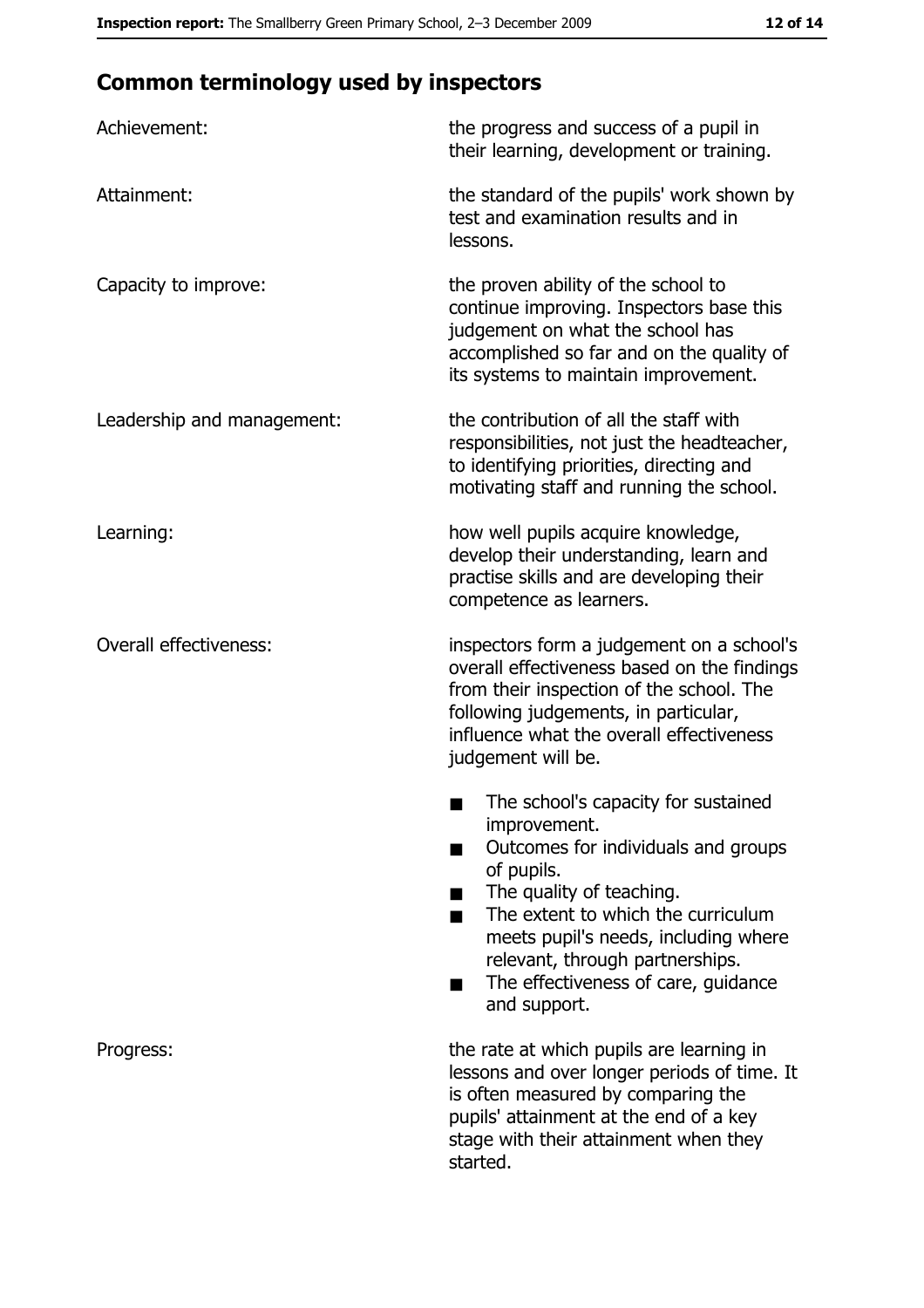This letter is provided for the school, parents and carers to share with their children. It describes Ofsted's main findings from the inspection of their school.



#### 4 December 2009

**Dear Pupils** 

Inspection of The Smallberry Green Primary School, TW7 5BF

Thank you for making the inspectors so welcome when we visited your school recently. We think that your school gives you a satisfactory education. We were impressed by your friendly manner and positive attitudes during discussions with inspectors and we enjoyed hearing your views about the school. You told us that you enjoy school and learn a lot in lessons.

Here are some of the things that we think are good about your school:

- The adults in school take good care of you and help you to develop into caring and  $\blacksquare$ considerate individuals.
- You behave well in school and are eager to learn in lessons.  $\blacksquare$
- You get on well with your teachers, adults in school and your friends.  $\blacksquare$
- Pupils from different backgrounds get on well with each other.

To help your school to improve further we have asked the headteacher to raise standards by making sure that you all make good progress in lessons. We have asked the staff to give you more opportunities to talk about your learning and to use information from assessments to plan tasks that make you think even harder. I have also asked the headteacher and other school leaders to check that you are all making as much progress as you can and that marking in your books tells you how you can make vour work even better.

You can help by coming to school every day and continuing to work hard and behaving well. Good luck for the future.

Yours sincerely Linda Pickles

Lead inspector